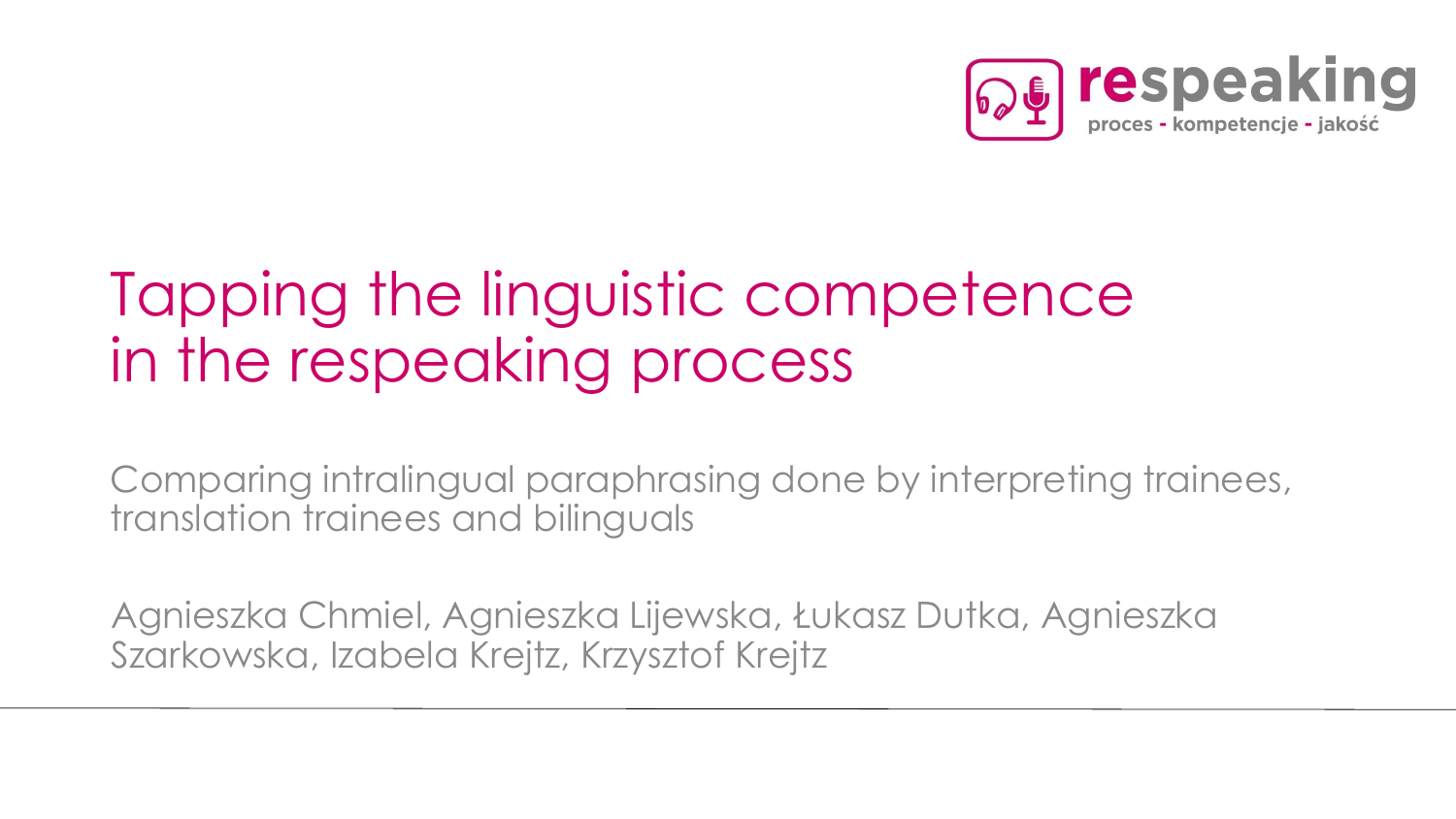#### Introduction

- **Inguistic and technical competences (Arumí Ribas &** Romero Fresco 2008, Romero Fresco 2012, Eugeni 2008)
- simultaneous listening and speaking (Romero-Fresco 2011: 45)
- Geens (2011) training interpreters into respeakers (Ghent)
- ability to paraphrase and condense the text (Luycks et al. 2010, Sandrelli 2013)
- qualitative omissions (meaningful words or phrases)
- quantitative omissions (grammatical words, discourse markers, features of oral speech) (Eugeni 2009 as quoted in Sandrelli 2013)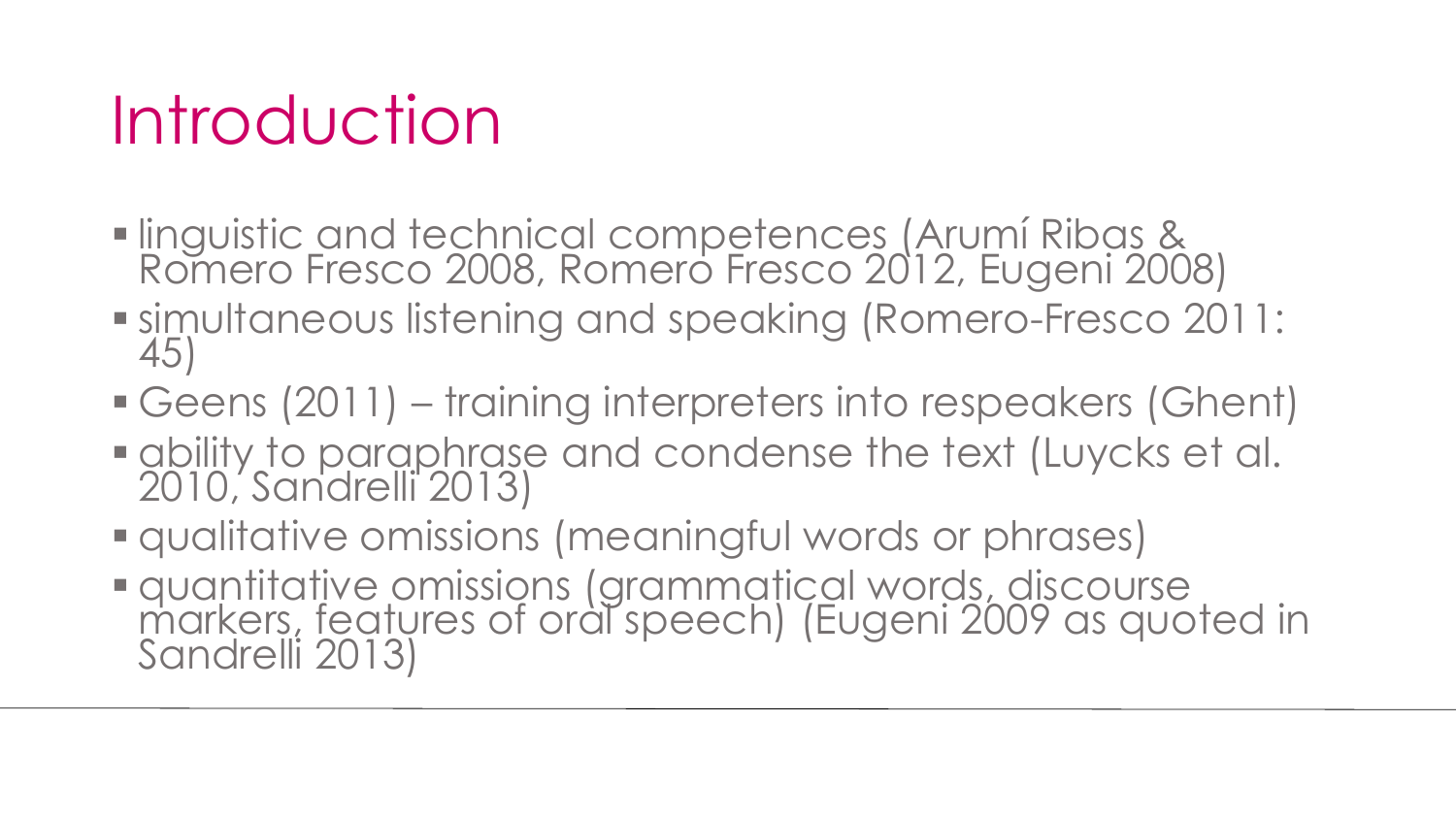

- **Are interpreters better predisposed than translators** and bilinguals to being respeakers?
- Are some paraphrases more difficult than others?
- **Is simultaneity a problem?**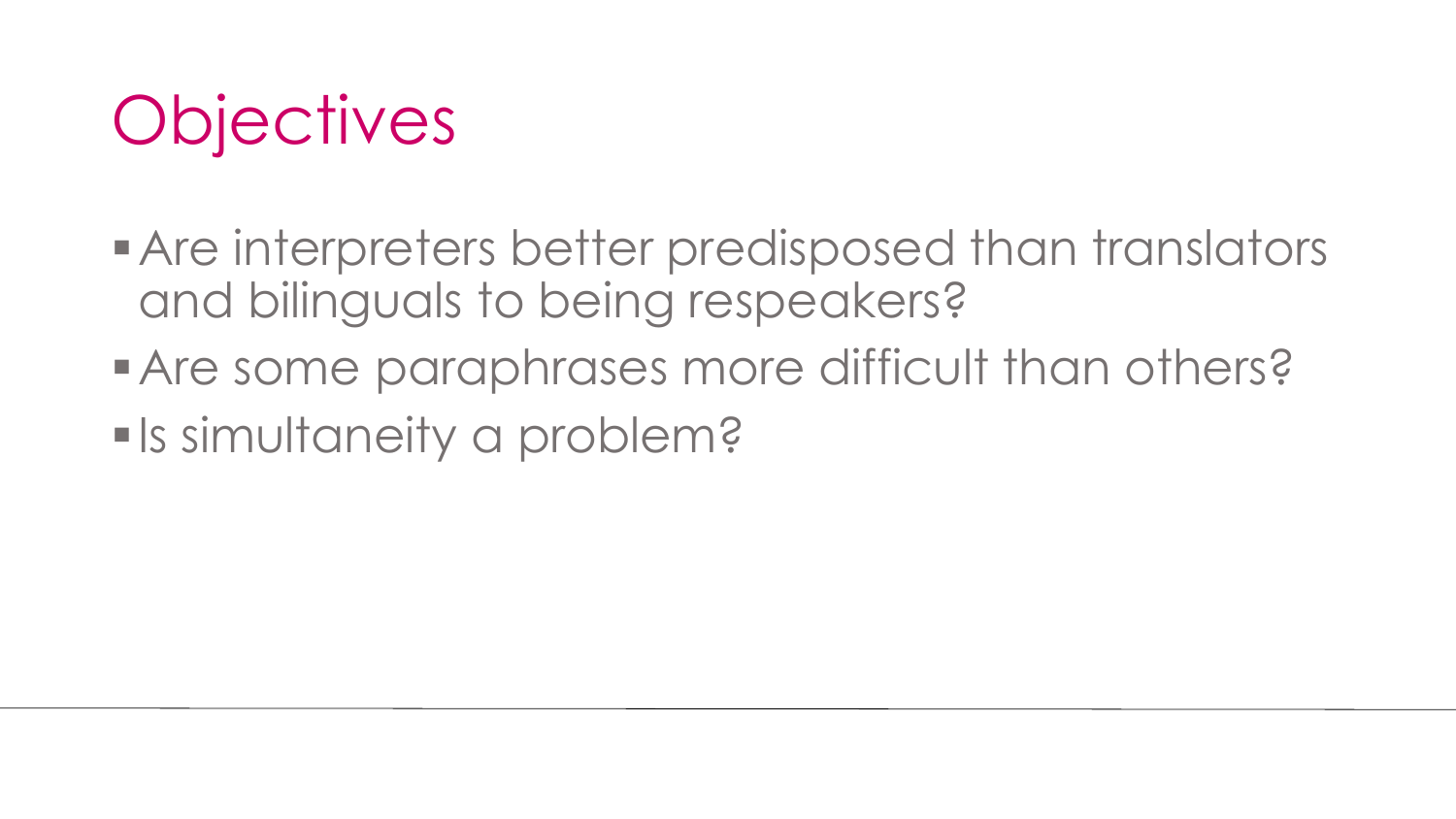### **Participants**

- **-17** interpreters and interpreting trainees
- **-18 translators and translation trainees**
- 6 controls (non-interpreting and non-translating bilinguals)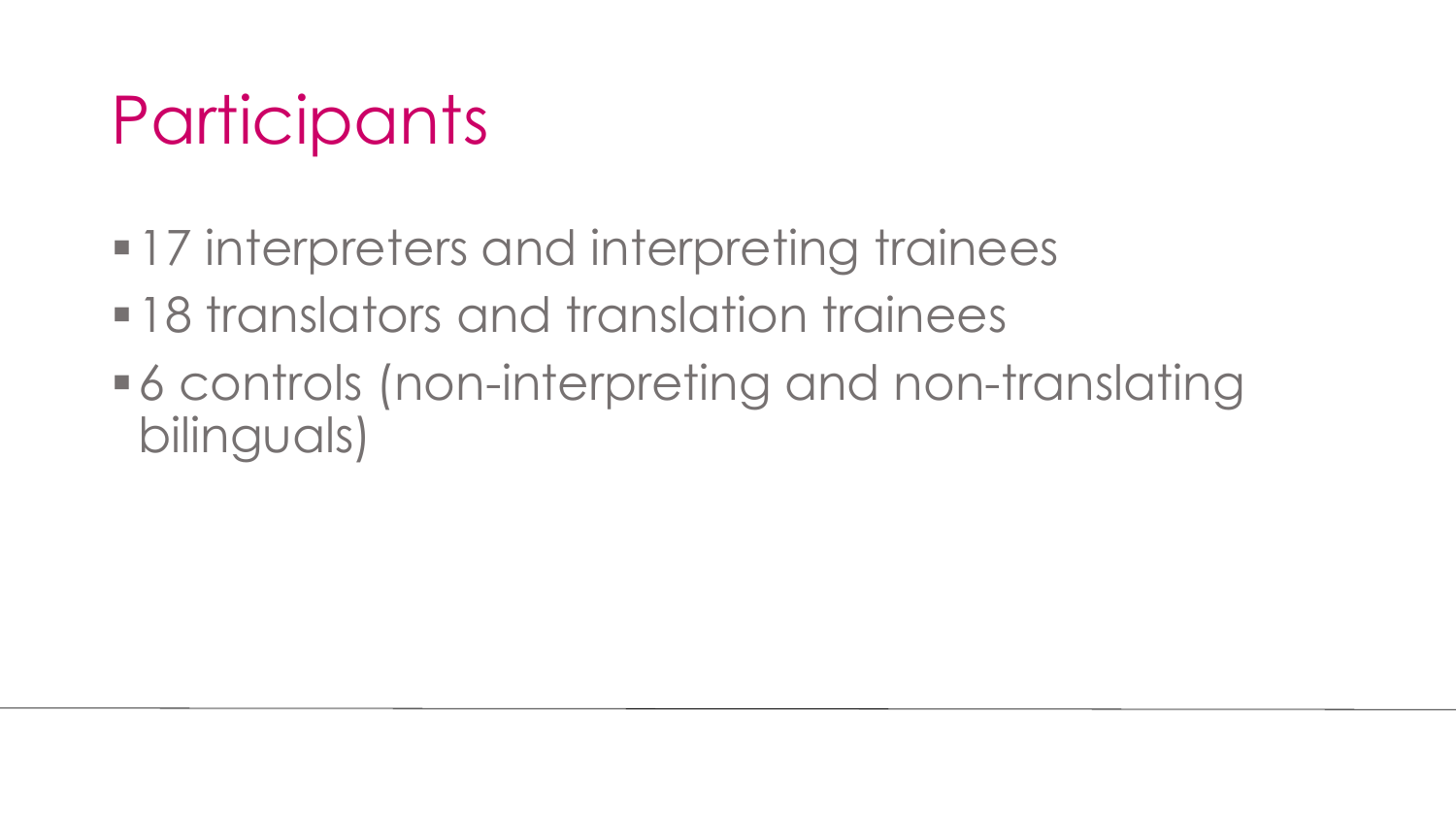#### Task

**-Intralingual (Polish) paraphrasing of sentences** Simultaneous or delayed (counterbalanced)(after Christoffels & de Groot 2004)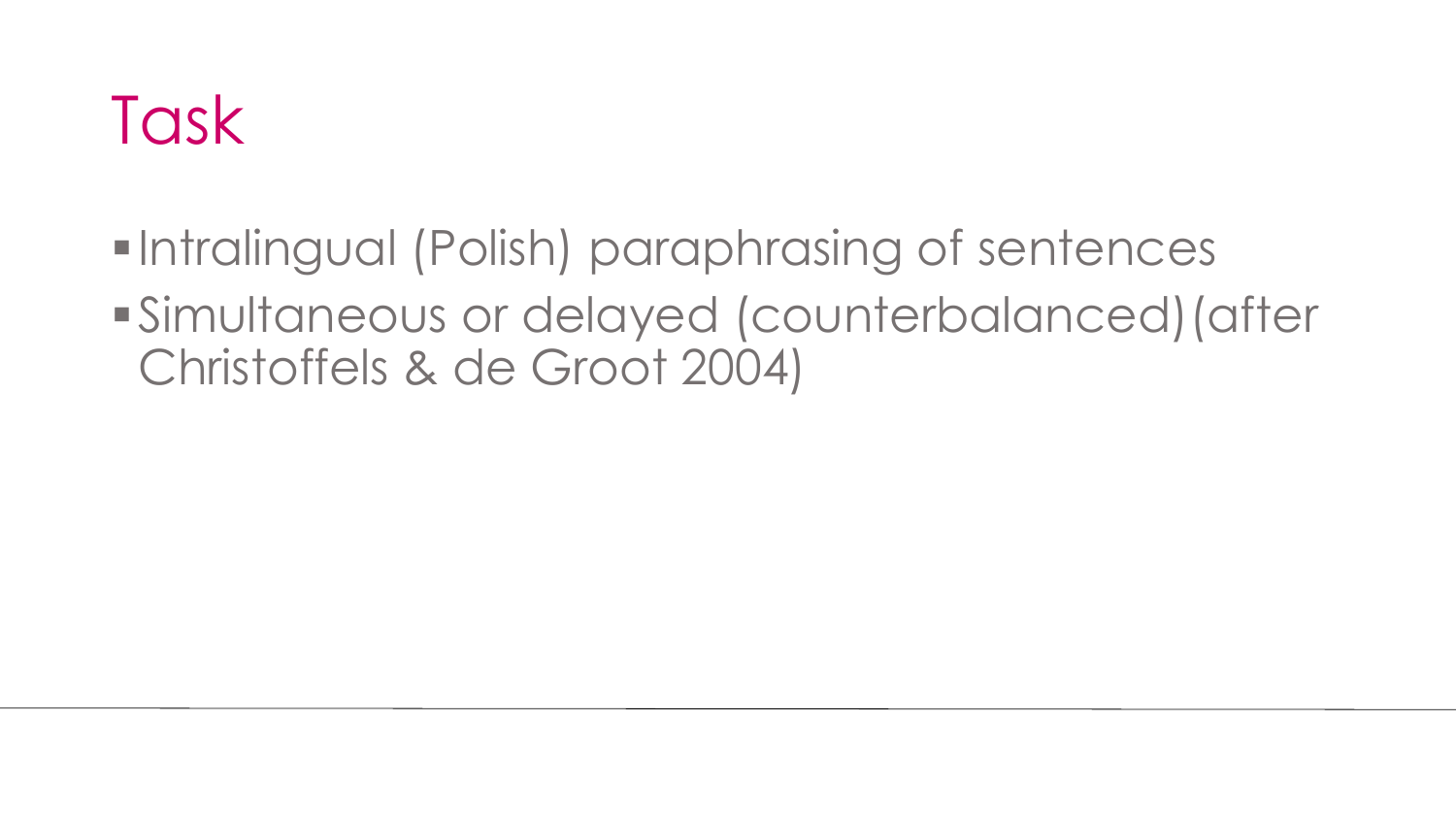#### Stimuli

 60 sentences recorded (approx. 110 wpm) "Perfect" subtitles (2 x 40 chars) manipulated = approx. 42-syllable sentences

Dziecko przyszło na świat nieco wcześniej, ale wszyscy są szczęśliwi i zdrowi.

The child was born a bit earlier, but everyone is happy and well.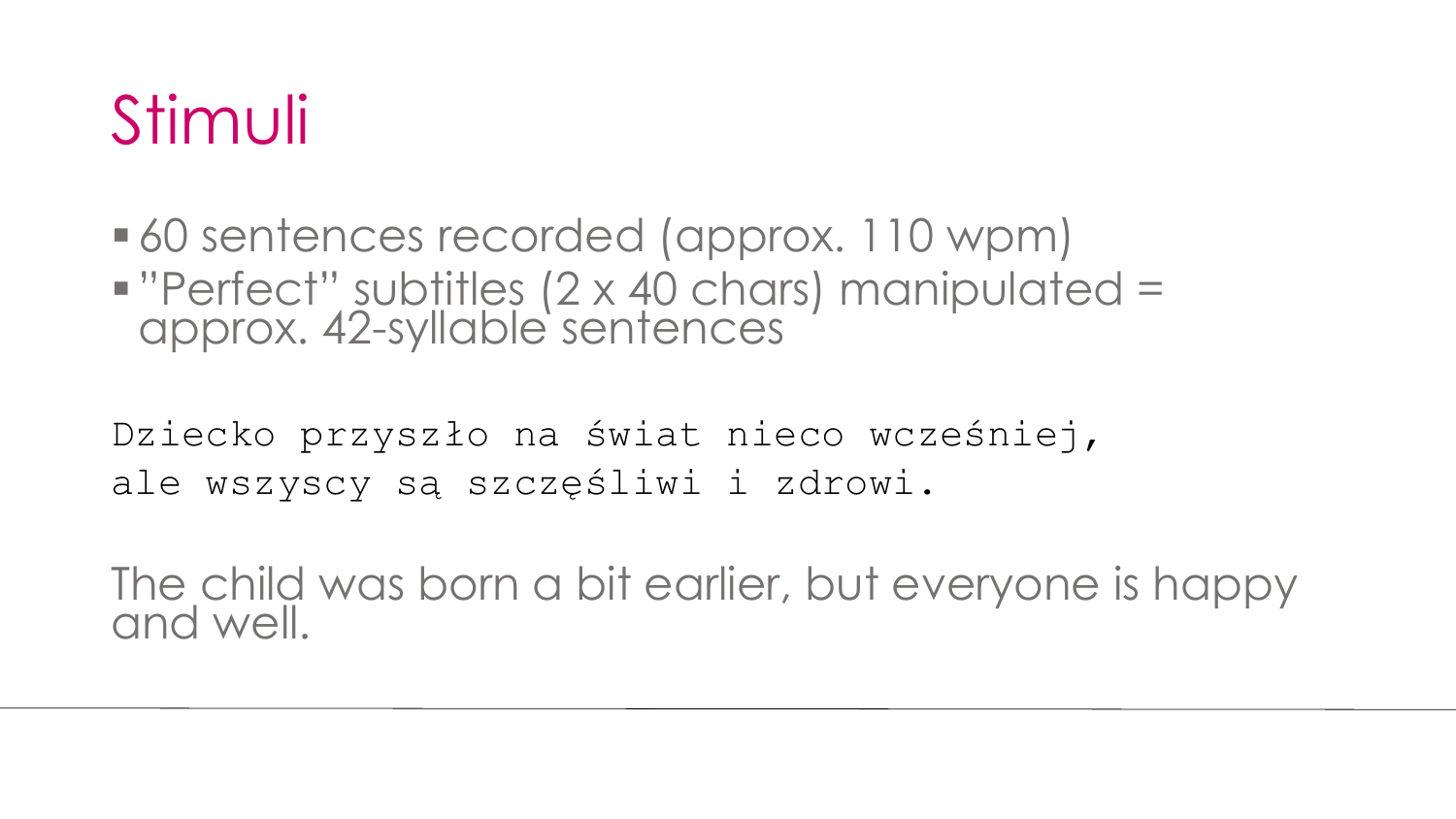### Stimuli (gram)

■ 20 sentences with grammar problems/hesitations

specjaliście... specjalista  $\rightarrow$  specjalista

to an expert… an expert  $\rightarrow$  an expert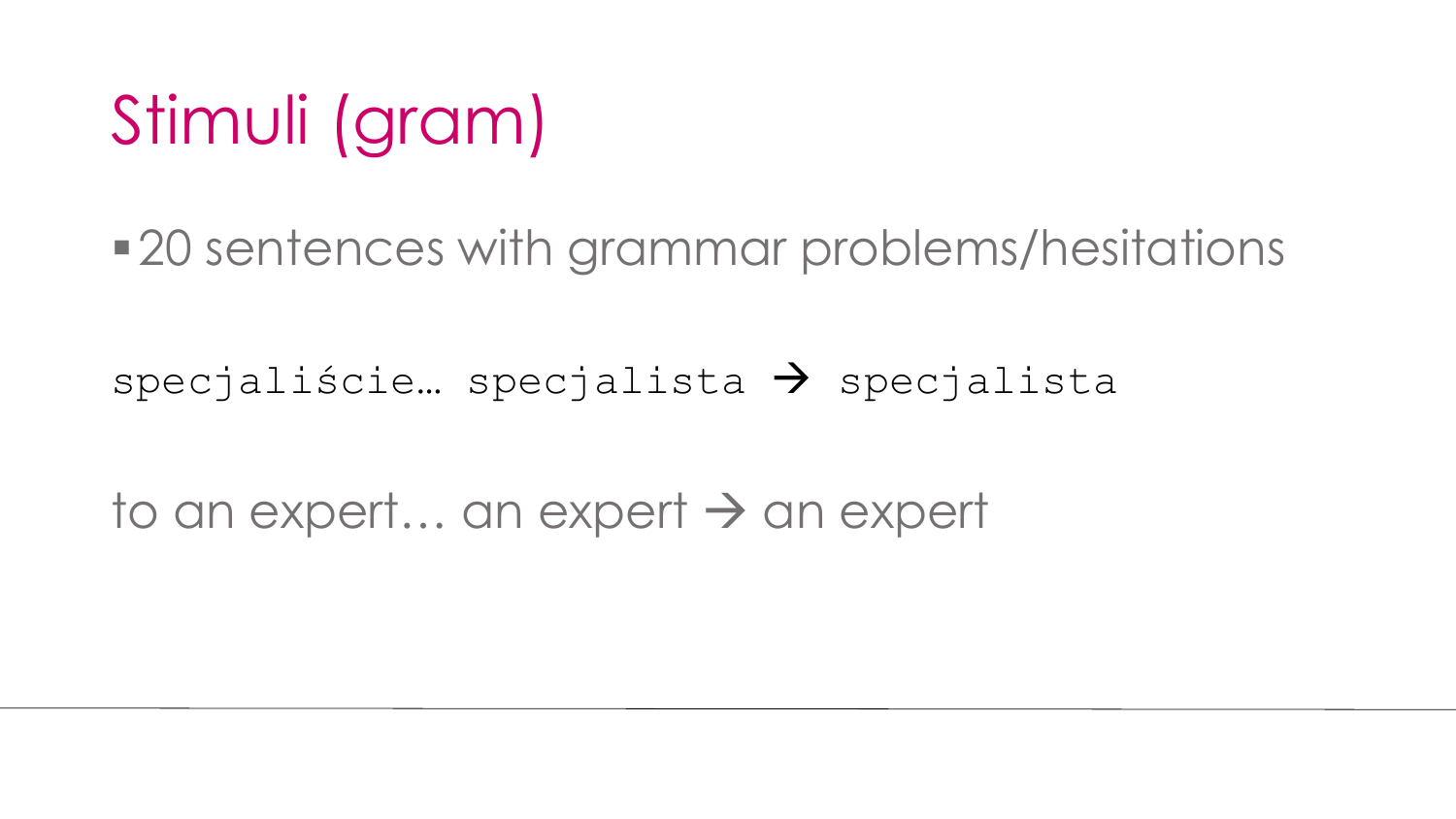## Stimuli (mark)

20 sentences with oral discourse markers

właśnie

że tak powiem  $\rightarrow$ znaczy prawda

(actually, so to say, I mean, well)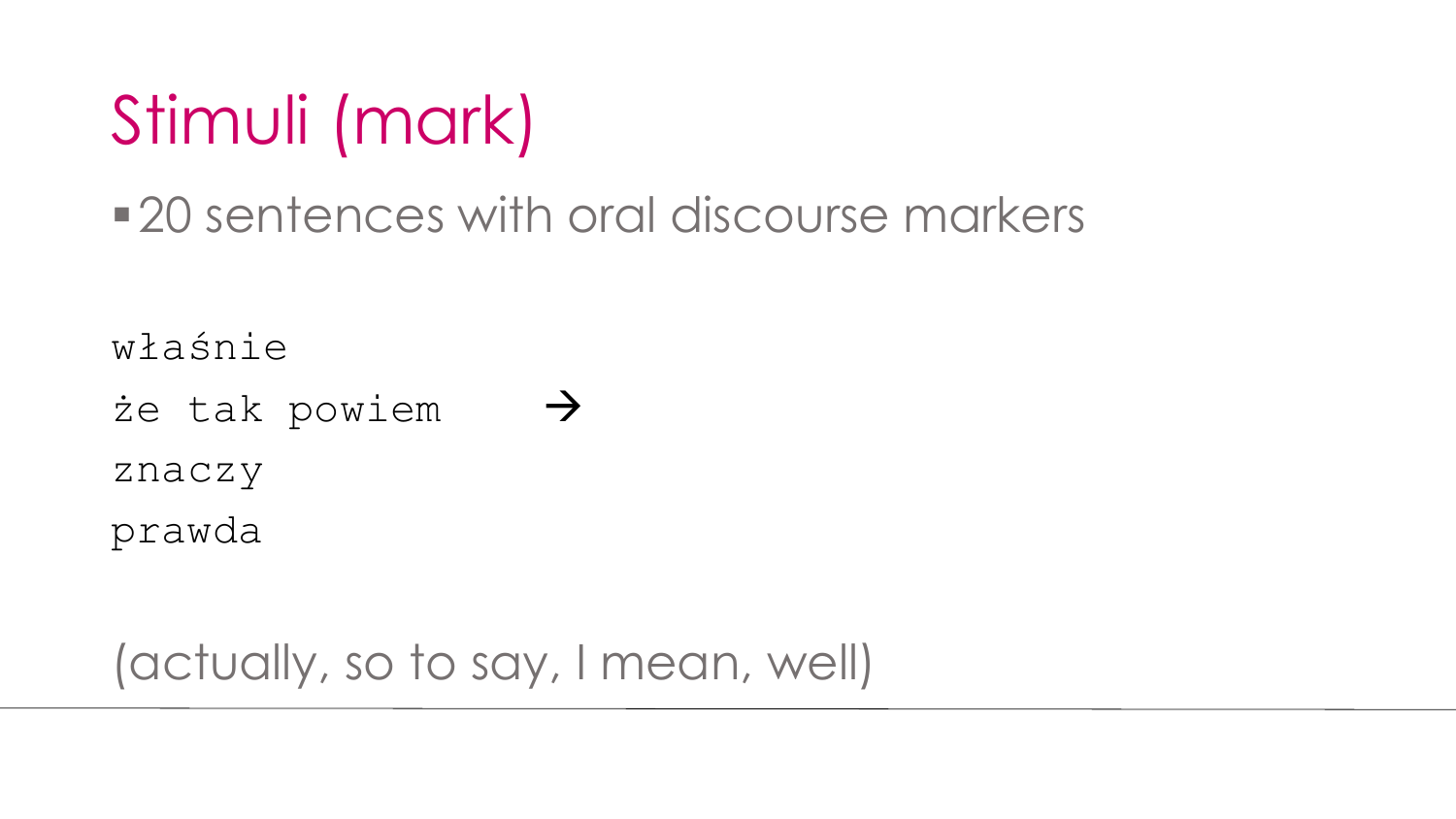#### Stimuli (sem)

20 sentences with semantic redundancies

niezawierający alkoholu  $\rightarrow$  bezalkoholowy

not containing alcohol  $\rightarrow$  alcohol-free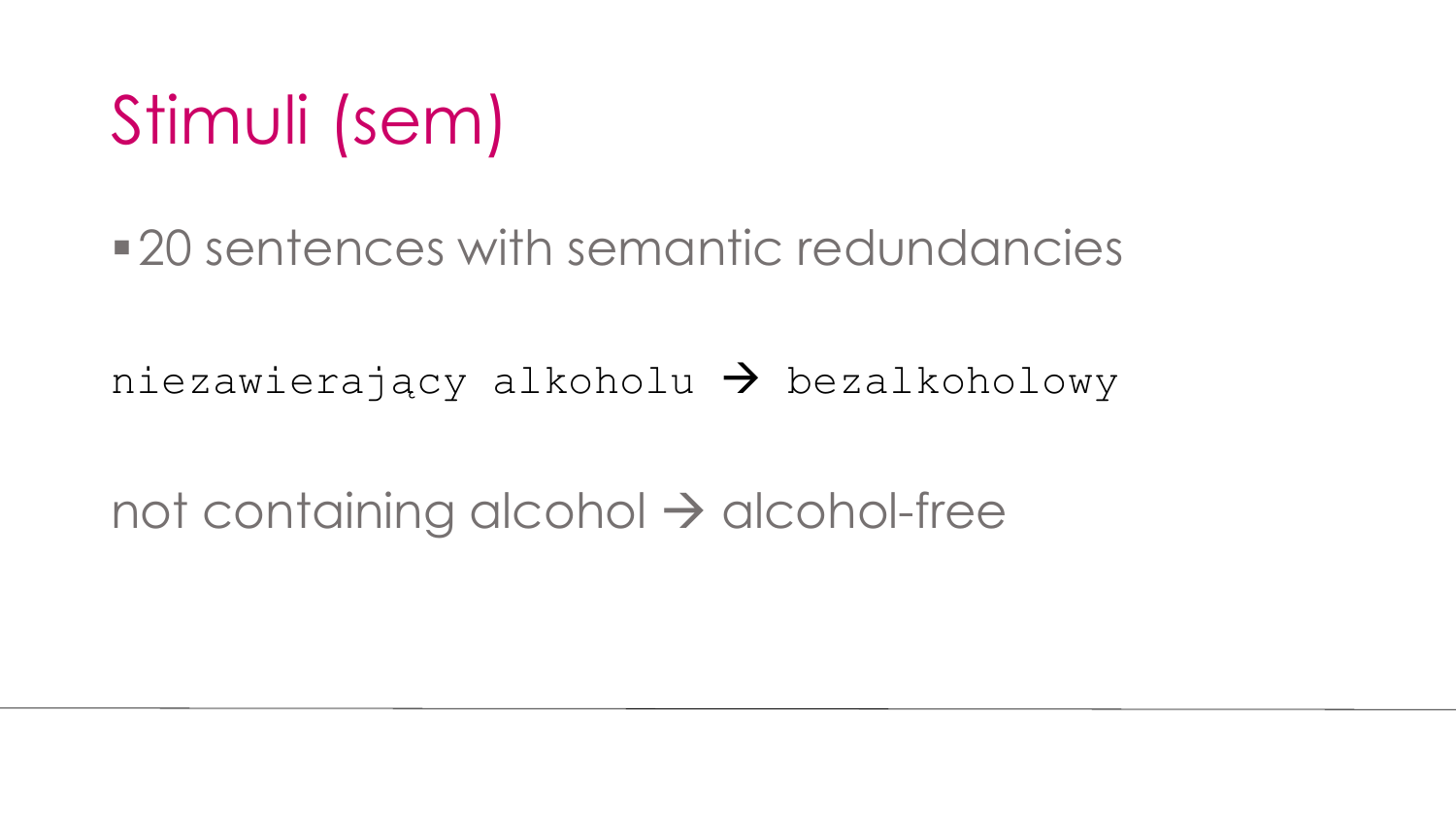#### Stimuli

Dziecko przyszło właściwie na świat nieco wcześniej niż się spodziewano, ale wszyscy… prawda… są bardzo szczęśliwi z tego powodu i zdrowi.

The child was actually born a bit earlier than expected, but… well…everyone is happy and well because of that.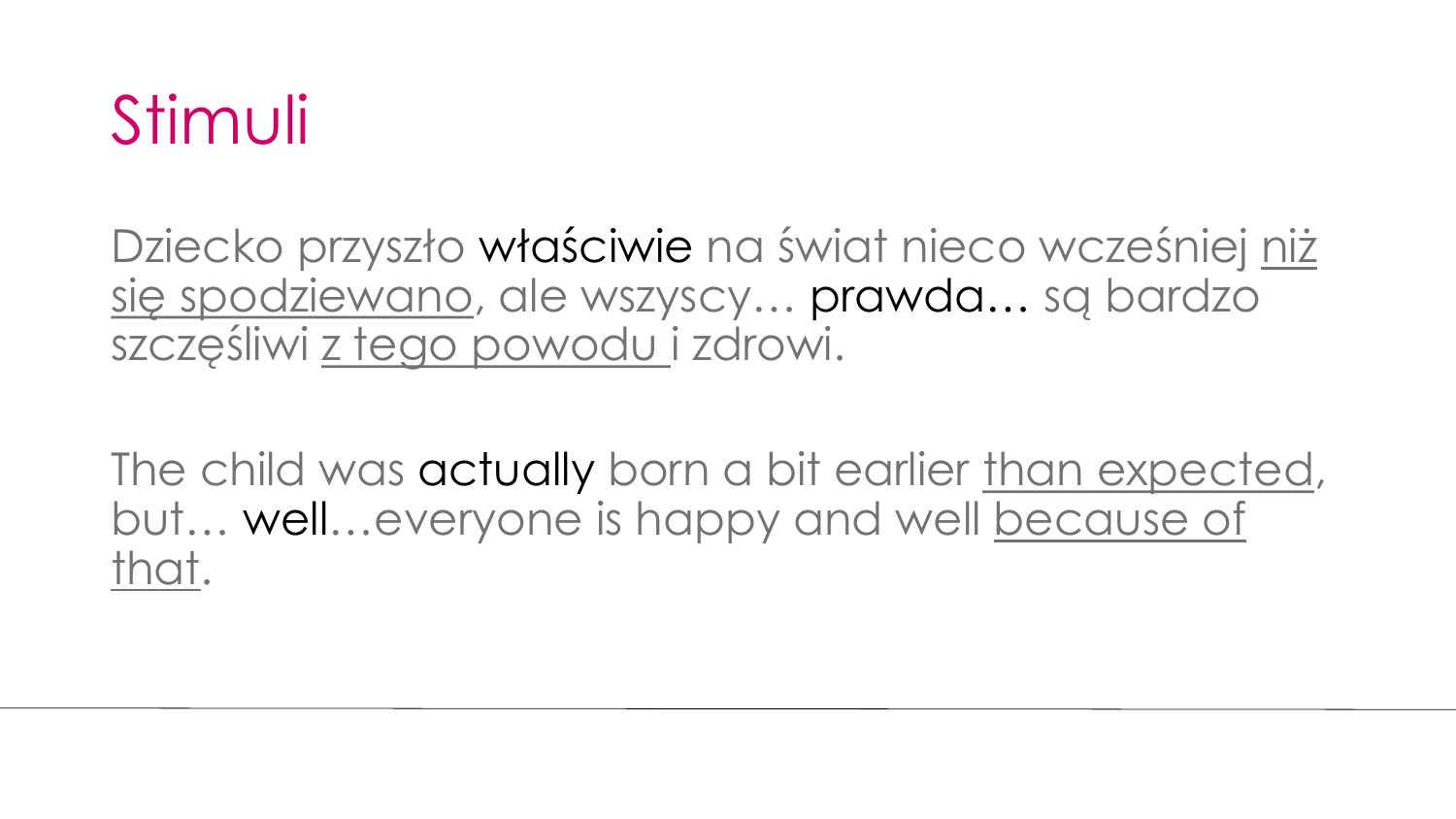#### Procedure

- **-Intralingual (Polish) paraphrasing of sentences**
- Stimulus sentences heard over headphones
- $\blacksquare$ Instructions
- **Training block**
- Simultaneous and delayed block (counterbalanced)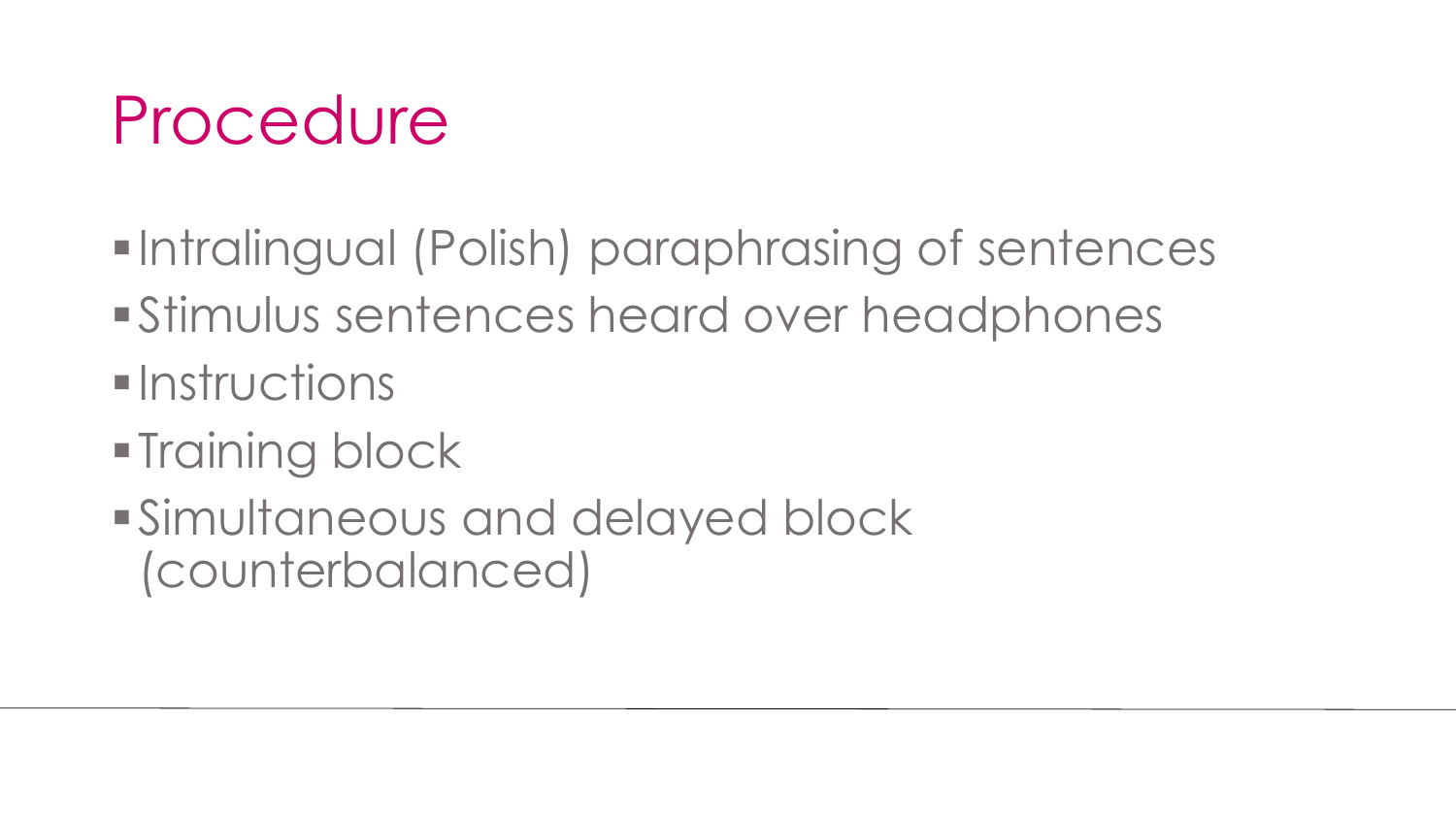## Study design

- **Mixed factorial design**
- 3 groups (int, trans, bils)
- 3 sentence types (gram, mark, sem)
- 2 conditions (simo, del)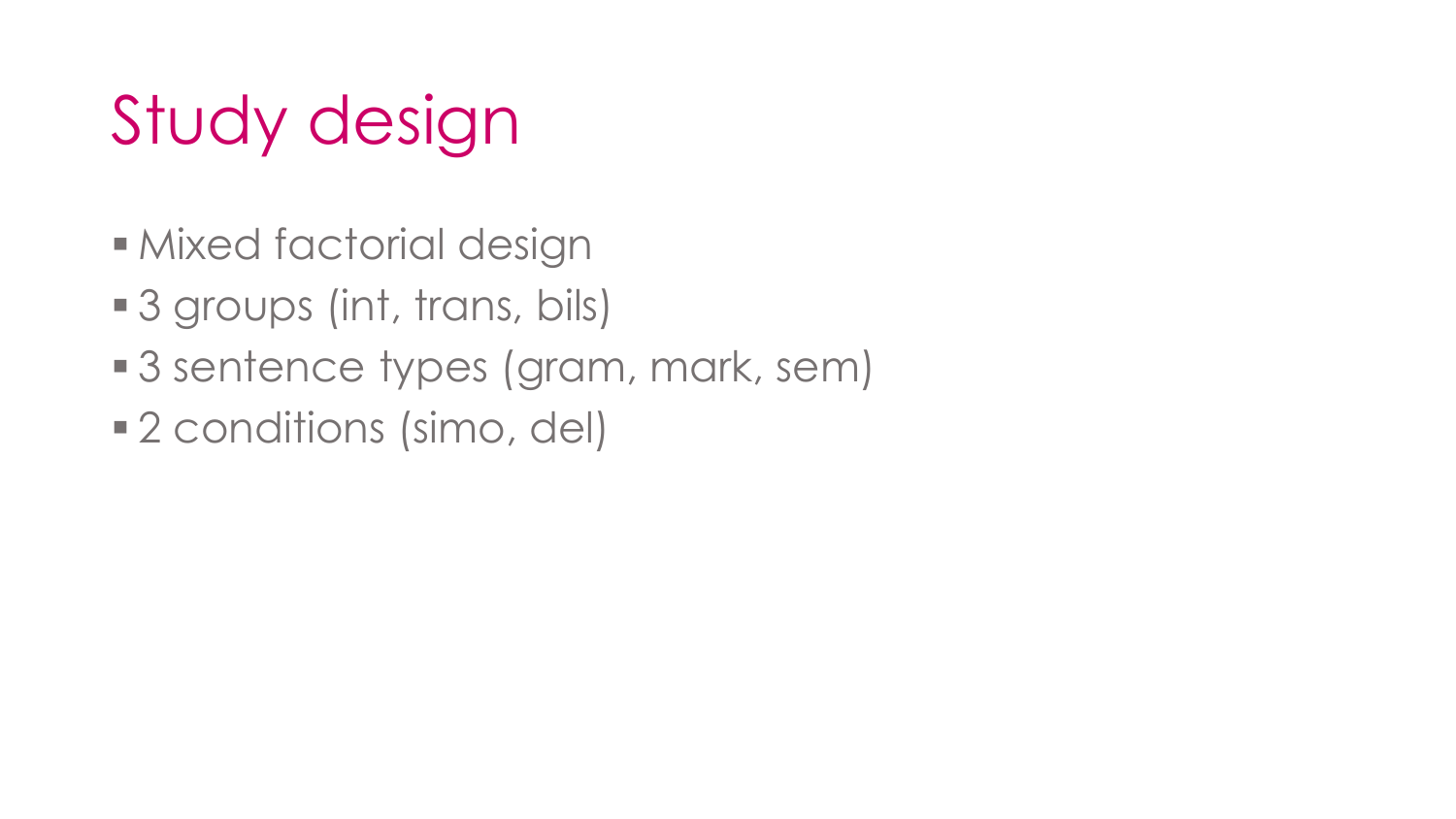## Data analysis (dependent measures)

- **Scoring**
- Rating
- EVS (ear-voice span)
- Mixed ANOVAs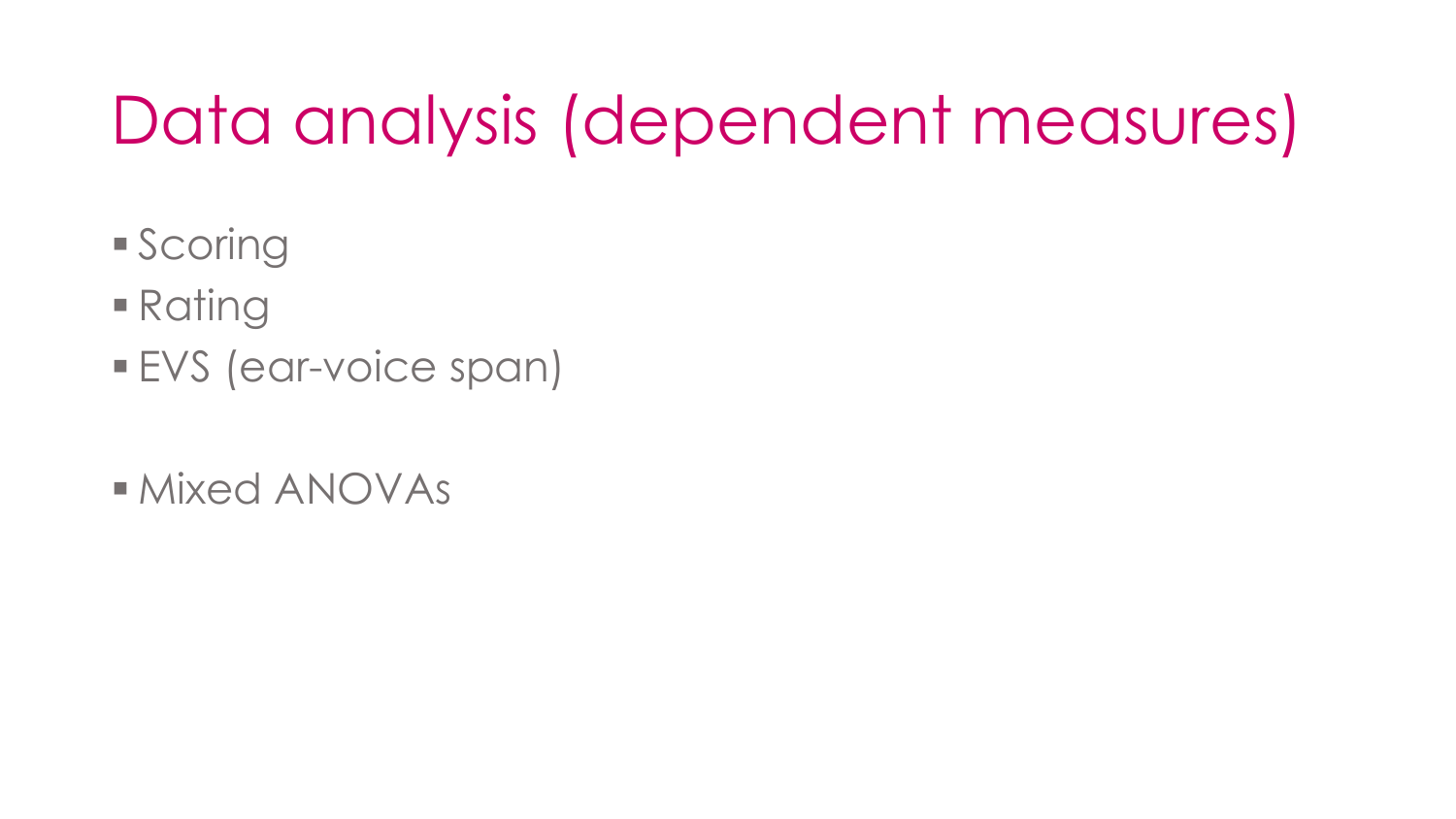### Results (scoring)

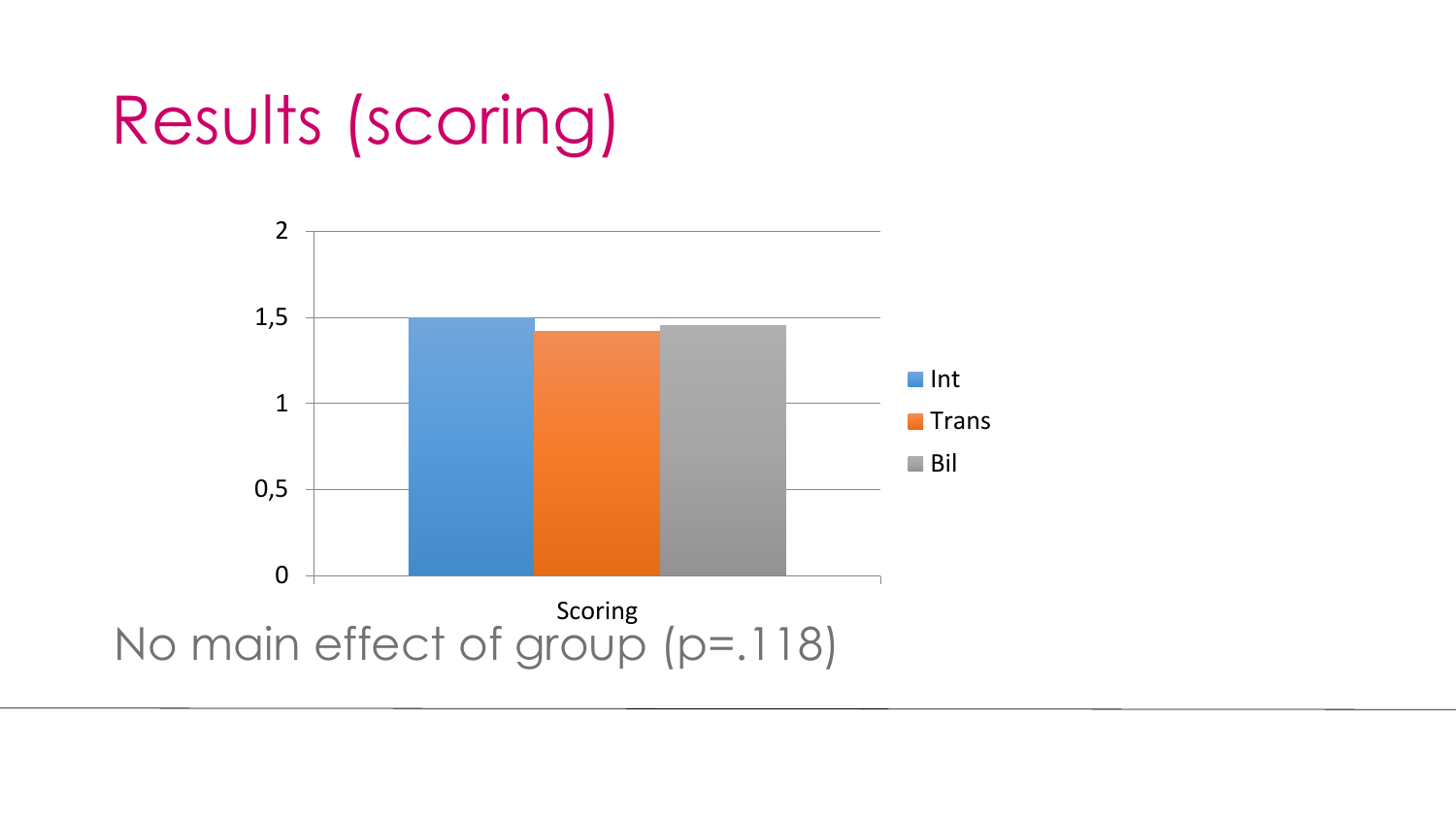### Results (scoring)

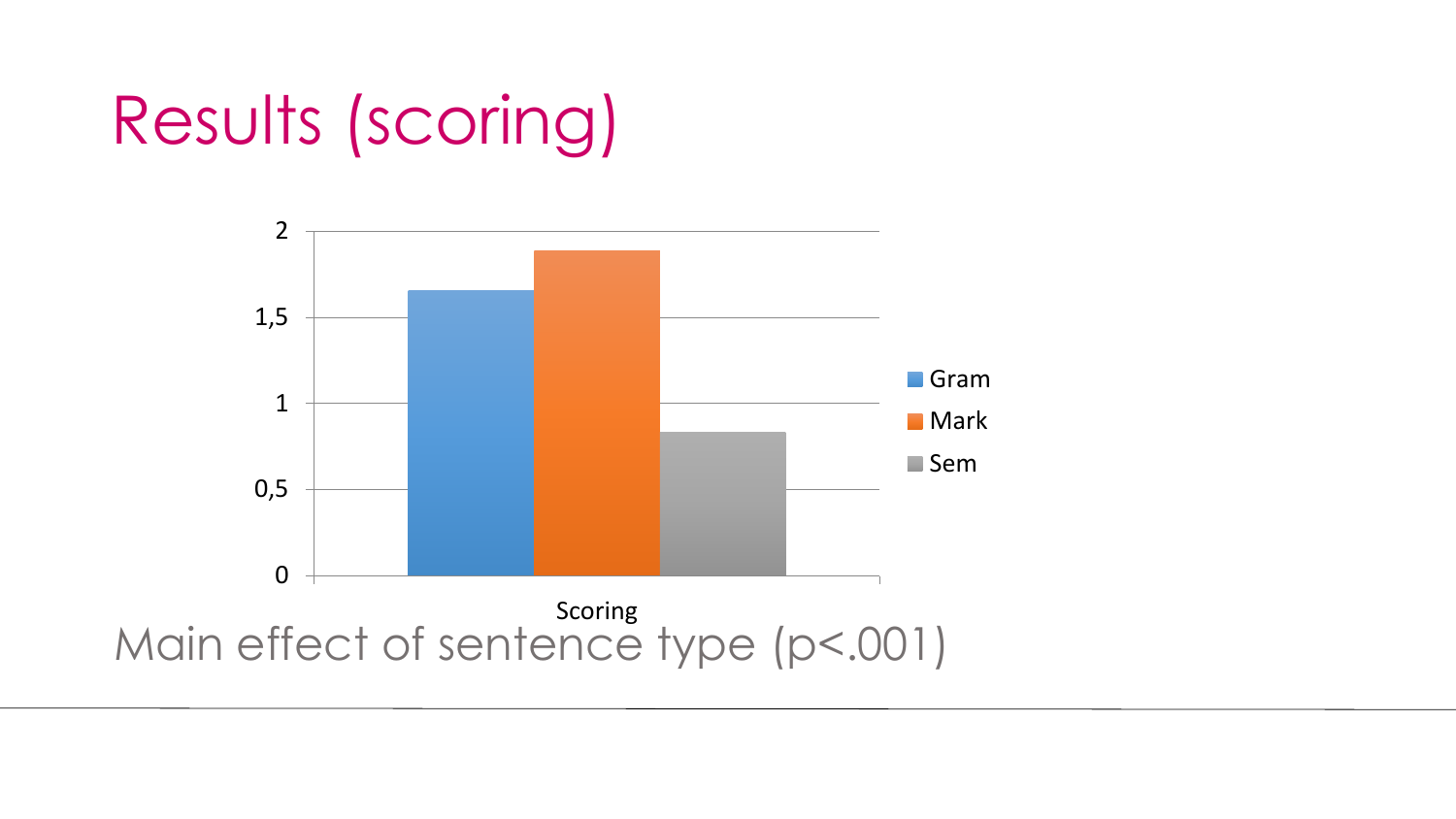### Results (scoring)

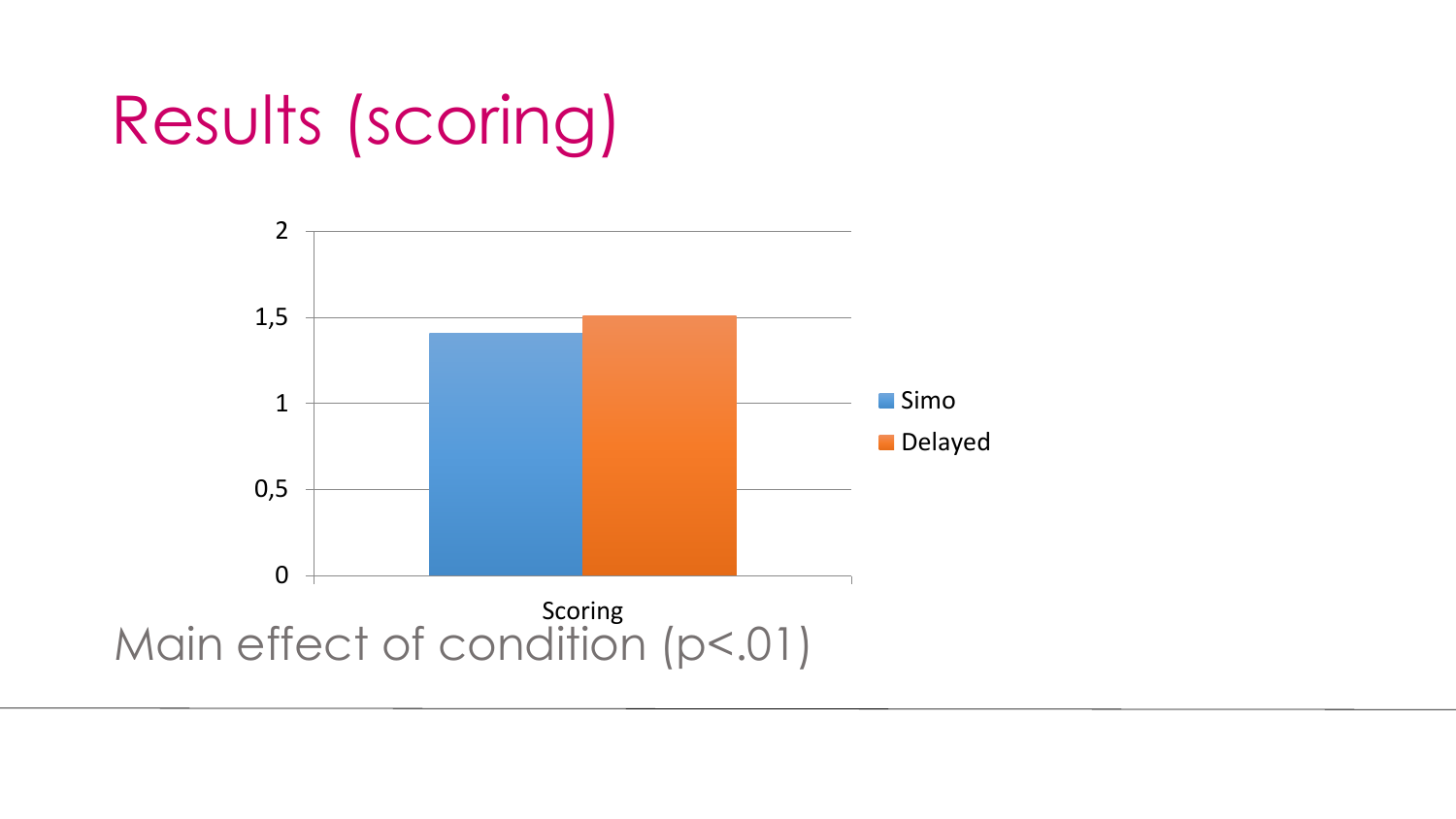# Rating tool

| Zdanie A                                                                                                    |                                                                                      |  |
|-------------------------------------------------------------------------------------------------------------|--------------------------------------------------------------------------------------|--|
| prawda są bardzo szczęśliwi z tego powodu i zdrowi.                                                         | Dziecko przyszło właściwie na świat nieco wcześniej niż się spodziewano, ale wszyscy |  |
|                                                                                                             |                                                                                      |  |
| Zdanie B                                                                                                    |                                                                                      |  |
| Dziecko było wcześniakiem , ale wszyscy bardzo się z tego cieszą.                                           |                                                                                      |  |
|                                                                                                             |                                                                                      |  |
| W jakim stopniu oba zdania sa tożsame znaczeniowo?                                                          | Sentence 1 of 60                                                                     |  |
| 0 0 - wcale nie są tożsame                                                                                  | Instrukcje                                                                           |  |
| 1 - sa tożsame w bardzo małym stopniu<br>2 - są tożsame w małym stopniu<br>3 - są tożsame w średnim stopniu | Następne zdanie                                                                      |  |
| 4 - są tożsame w dużym stopniu<br>5 - są tożsame w bardzo dużym stopniu                                     | Poprzednie zdanie                                                                    |  |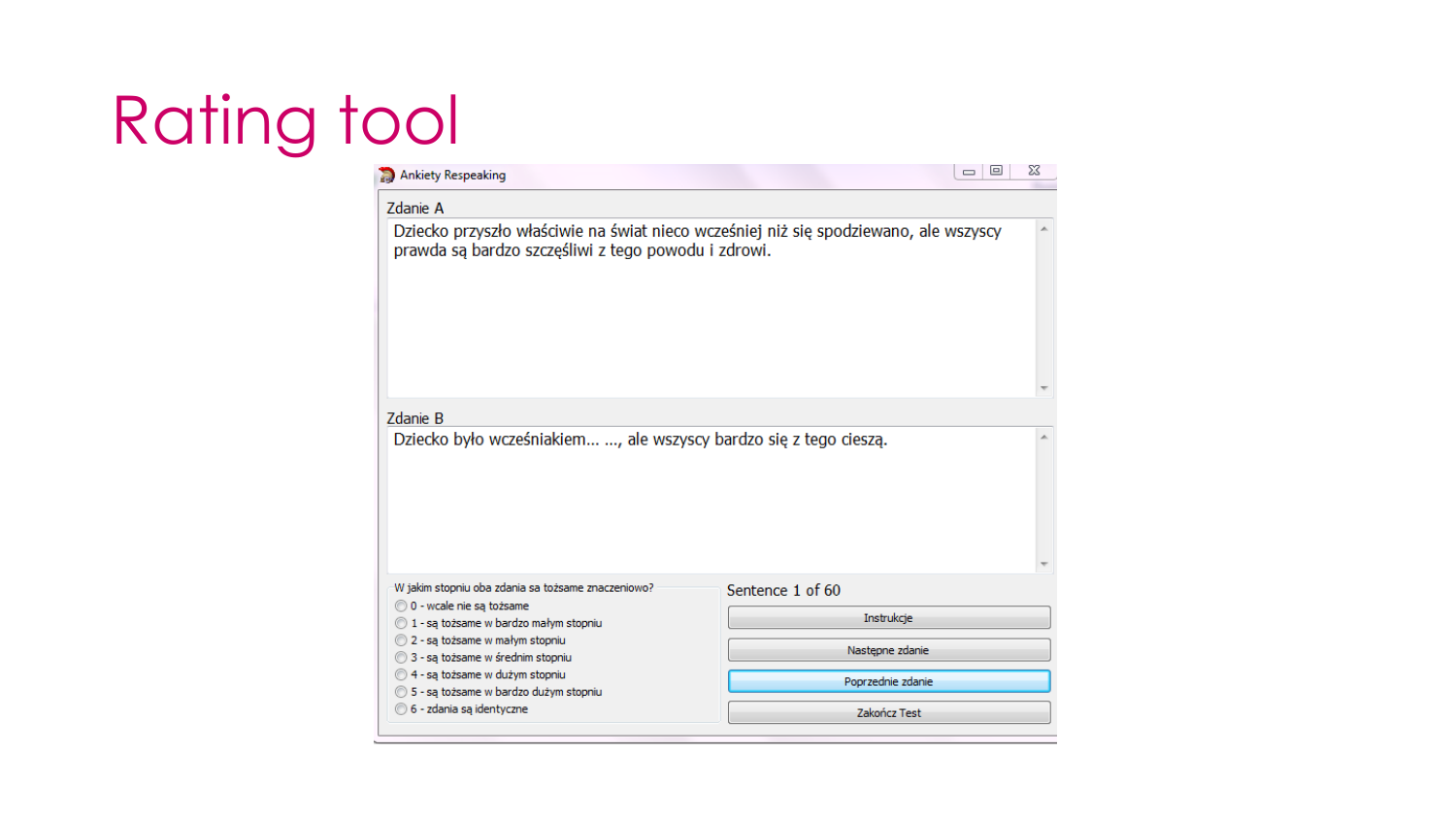### Results (rating)

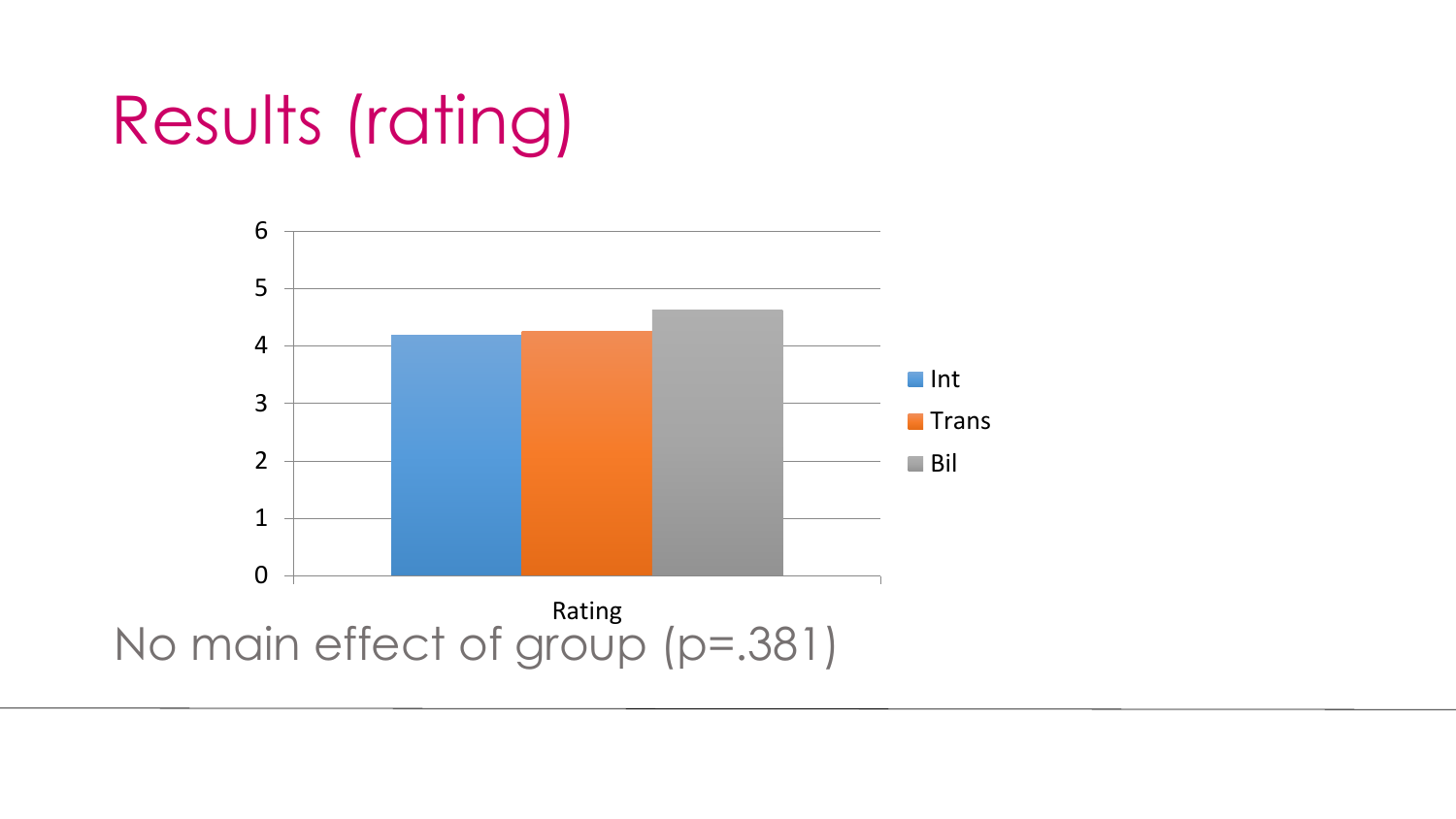## Results (rating)

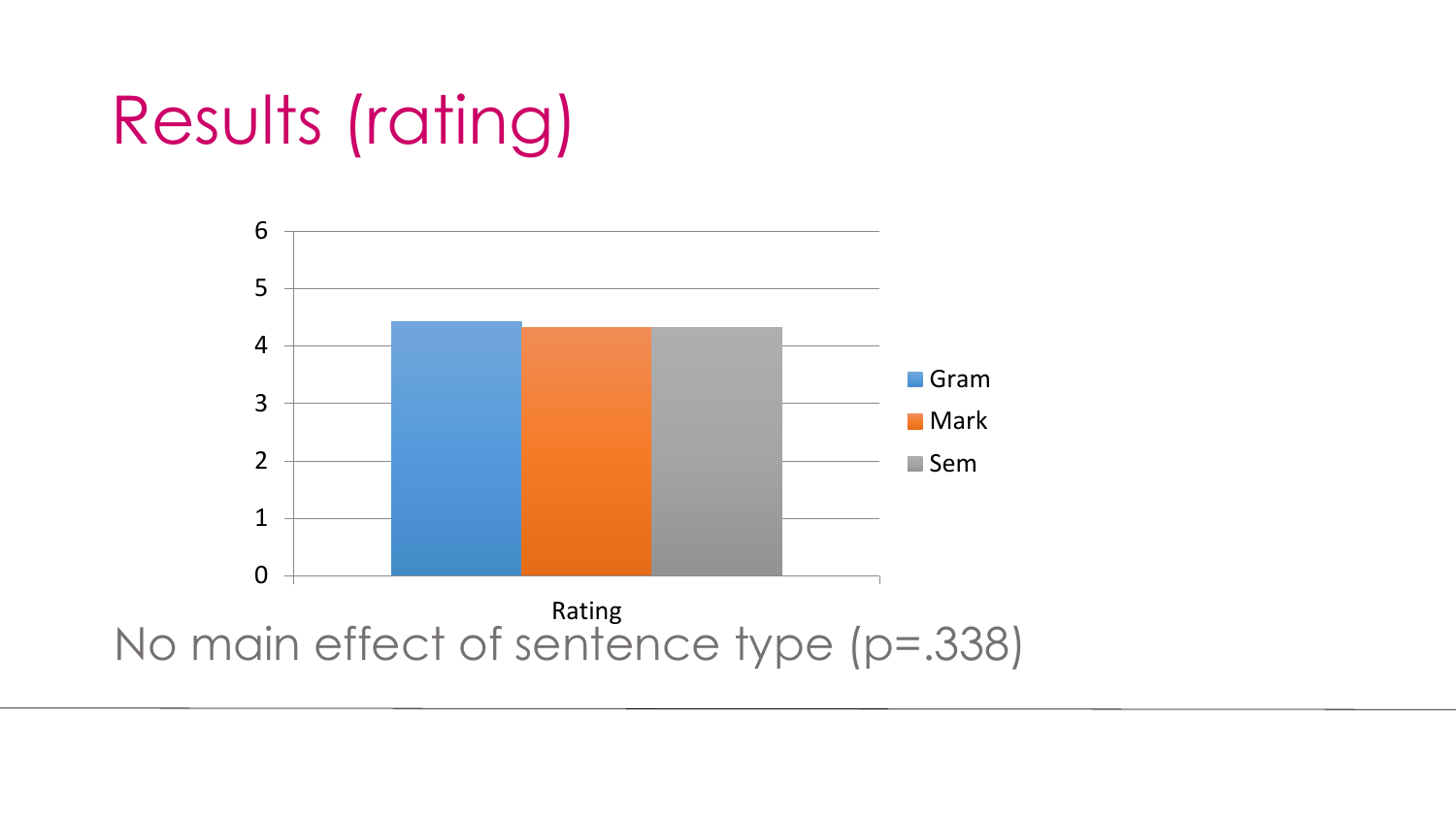## Results (rating)

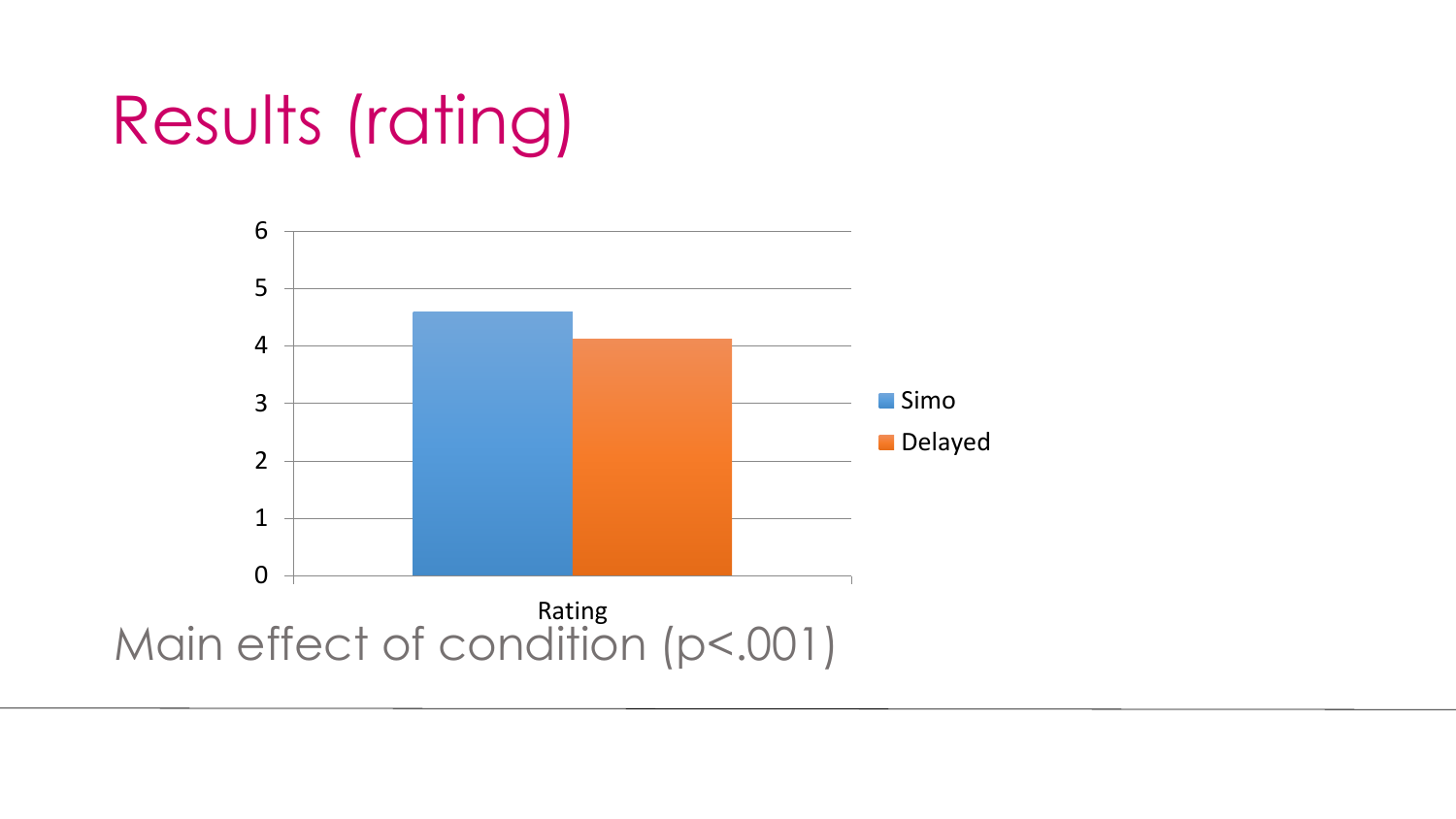### Results (EVS)



The child was actually born a bit earlier than expected, but… well…everyone is happy and well because of that.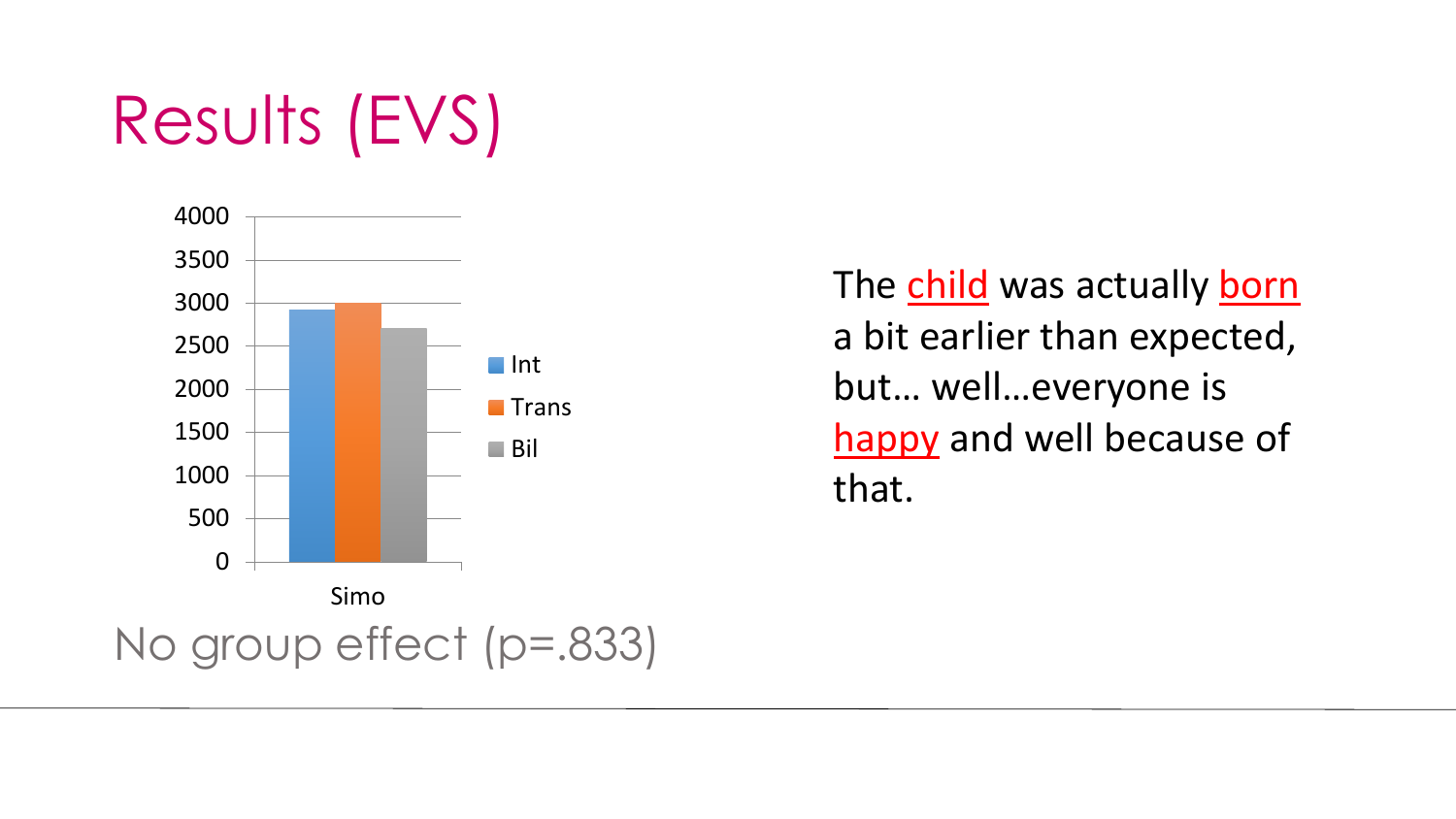#### Results (latency)



No group effect (p=.492)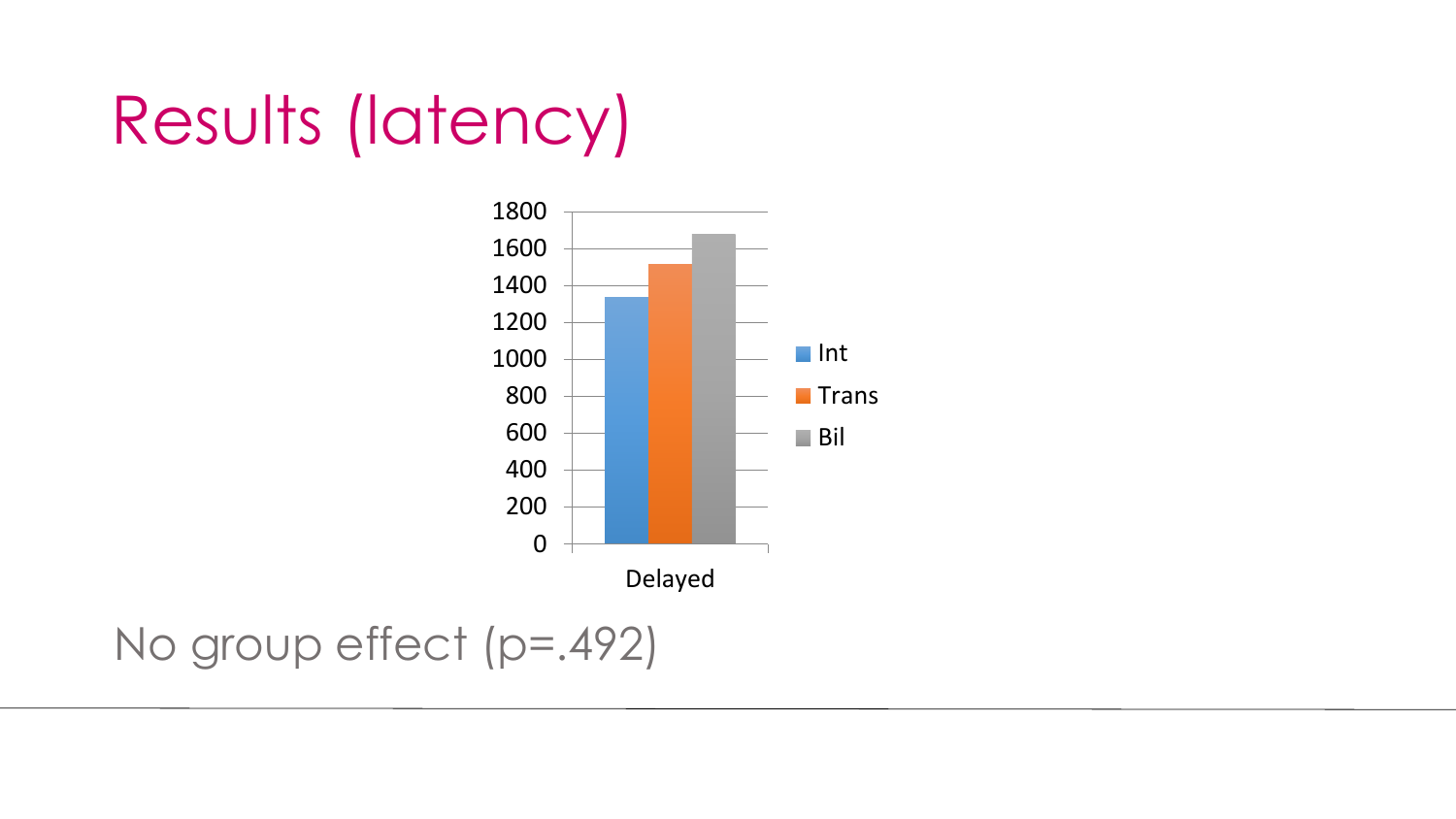### Conclusions

- No advantage for interpreters
- No transfer of skills/training (no intralingual paraphrasing involved in interpreting/translation)
- Good news no group better predisposed to be respeakers
- Semantic paraphrasing more difficult than reduction of oral discourse markers and grammar problems/hesitations
- Simultaneous condition of better quality in rating, but delayed condition of better quality in scoring – verbatim repetition favoured by participants